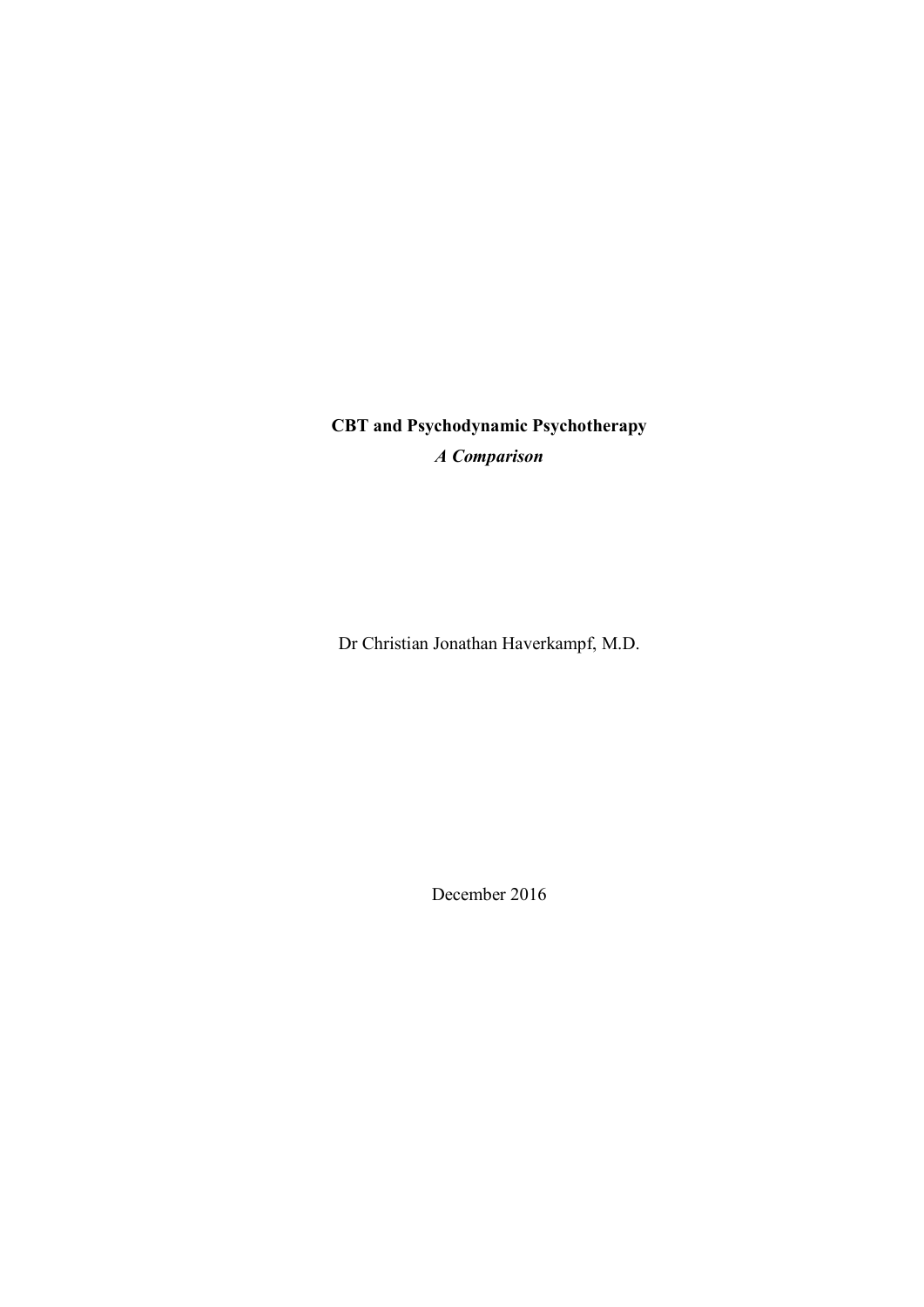### CBT and Psychodynamic Psychotherapy

 Cognitive Behavioural Therapy (CBT) and psychodynamic psychotherapy, the less intensive form of psychoanalysis, are arguably the most prominent and well-researched schools of psychotherapy (see Lambert and Bergin, 1994), apart from interpersonal therapy (IPT) models.

Essentially all psychotherapies go back to the revolutionary concept of the 'talking cure'<sup>1</sup> in the late nineteenth century, the use of communication as an instrument of healing. CBT and psychodynamic psychotherapy as descendants from the same concept should be viewed as complimentary rather than as substitutes. Technical approaches from both can be helpful in individual situations.

#### Philosophical Differences

The late nineteenth century with new discoveries in biological medicine and neurology and the emergence of Darwinian evolution provided the background for psychoanalysis. Psychoanalysis regards the mind as a complex yet structured system that produces and is affected by communication and meaningful information, not unlike individual cells in an organism. The patient's free associations<sup>2</sup> are reflected upon by patient and analyst to explore and resolve intrapsychic conflicts and their defences, which cause 'neurotic' symptoms, such as anxiety, OCD, depression. Symptoms contain not only hints of repressed feelings and emotions, but also information about the patient's authentic wishes and desires for individual growth.

CBT delivers a more action-oriented and problem-focused approach, in which treatment plans and goals are formulated without a prior analysis of the meaning of the symptoms.<sup>3</sup> CBT

<sup>1</sup> Breuer et al, 2000

<sup>&</sup>lt;sup>2</sup> 'Organic' conditions, such as hysteria, disappeared when patients talked to Breuer in the 'talking cure' about their life events and the emotions associated with them in a kind of catharsis. Freud expanded this method later to build psychoanalysis.

<sup>&</sup>lt;sup>3</sup> The question whether a lasting change in thinking and behaviour requires a modification of unconscious processes that influence or determine them would largely become irrelevant if the two therapies were integrated.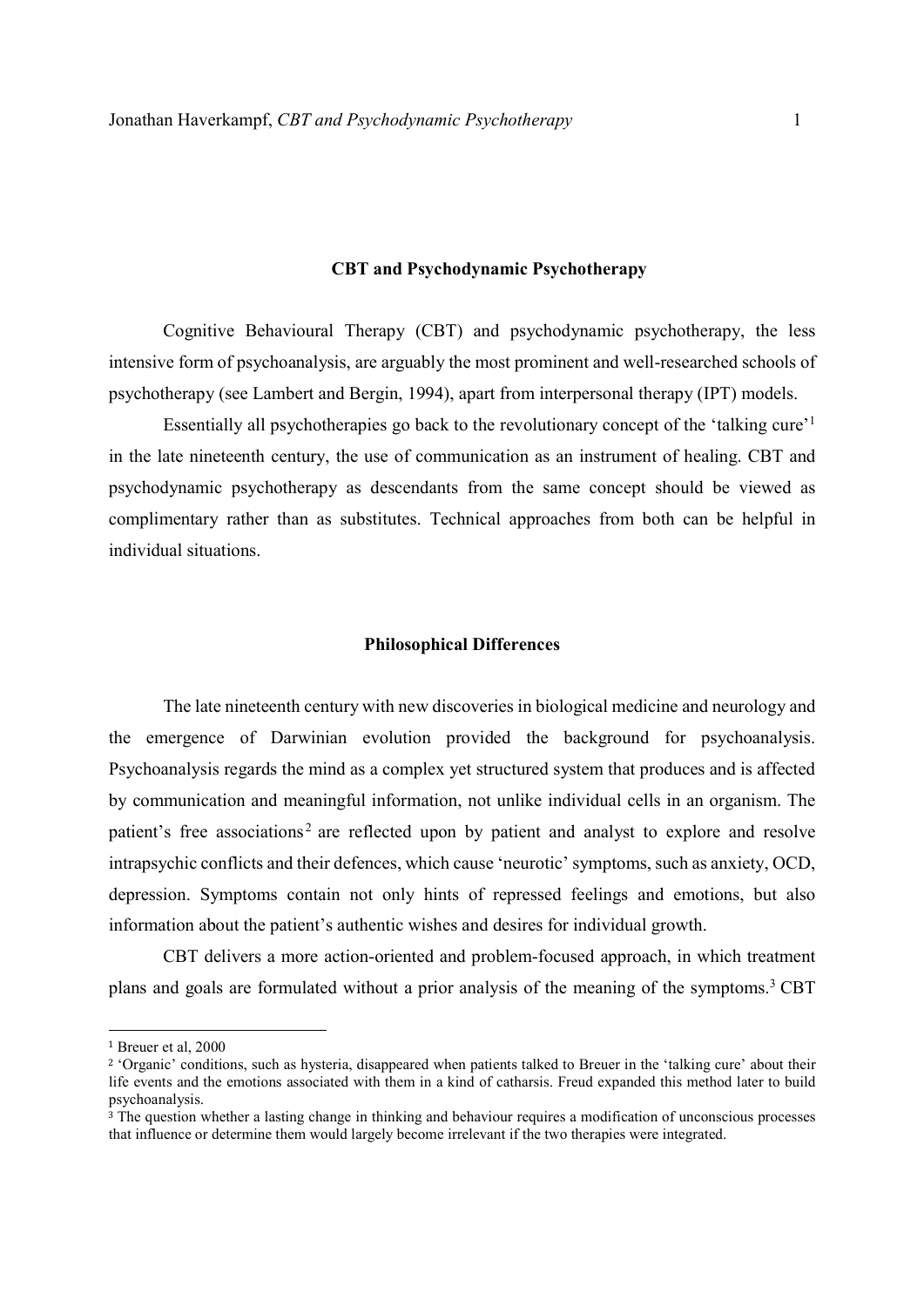goes back to a merger of the behaviourism based on studies on conditioning and learning<sup>4</sup> and studies into cognitive processes by students of Freud<sup>5</sup>, who believed cognitive processes to be closer to consciousness than their mentor. CBT focuses on an understanding of the mechanisms of present thoughts and behaviours rather than their pathogenesis. Both, however, teach their patients to become experts in their respective skills.

In psychodynamic theory, the development stages in childhood play an important role, $6$  as do other past experiences, which are largely organised around interpersonal relations. In CBT, the focus is on conscious processes and the present. Psychoanalysis assumes that communication phenomena<sup>7</sup> between therapist and patient allow insight into partly unconscious intrapsychic processes, which are organised in a structured system (such as the tri-partite model of ego, superego and  $id$ <sup>8</sup>.

From a CBT perspective, distorted thought processes and maladaptive behaviours are direct causes of mental health symptoms (Hollon and Beck, 1994),<sup>9</sup> in psychodynamic theory they are 'only' symptoms and not to be confused with the underlying causes.<sup>10</sup> In CBT, logic, for example in the form of the Socratic dialogue, can be used to identify and discard false beliefs that cause unwanted thoughts and emotions (Beck at al, 1979). Psychodynamic therapy enables reason (the ego) to break down the defences, which protect from underlying conflicts.

In CBT, unhelpful thought patterns are made clear in the beginning (assessment phase), which, however, requires a norm<sup>11</sup> of 'helpful thinking' (Fancher, 1995). In psychodynamic

<sup>4</sup> The early pioneers were J.B. Watson, Ivan Pavlov, B.F. Skinner and others.

<sup>5</sup> Alfred Adler, Albert Ellis and Aaron T. Beck

<sup>6</sup> However, this is also reflected in newer CBT approaches to cognitive development and pediatric CBT.

<sup>7</sup> Such as transference and counter-transference. For example, a patient may present with symptoms of intrusive aggressive thoughts, indecisiveness on his job and a deteriorating relationship to his son. In the therapeutic session, he experiences helplessness (transference) because he sees his violent father in any perceived authority figure, including the therapist (projection). Since he also loves and idealizes his father and has internalized him, he fears he could be violent towards his own son whom he loves. This conflict can lead to OCD-like thought intrusions and considerable difficulties in communicating emotionally with his don. If the therapist feels helpless and angry in his work with the patient (counter-transference), he can use this information to help the patient develop insight into the conflicting emotions and help him resolve it through insight into what he 'really' wants and desires.

<sup>&</sup>lt;sup>8</sup> The intrapsychic information transfer between conscious awareness, pre-consciousness, unconsciousness and various stages of memory have largely been validated by research in neurobiology which can attribute the regulation of information transfers between them to certain morphological systems.

<sup>9</sup> The strict cause-effect relationship may pose a conflict with the concept of free (see Slife and William, 1995).

<sup>10</sup> CBT may, for example, regard negative thoughts in depression as both symptoms and causes. Psychodynamic theory makes a clear distinction between the two. The same phenomenon (the negative thought) cannot be both, a cause and a symptom, as this would lead to circularity.

<sup>11</sup> This 'norm' pauses philosophical problems, in that it may again contradict the concept of 'free will' which underlies much of the reason for psychotherapy.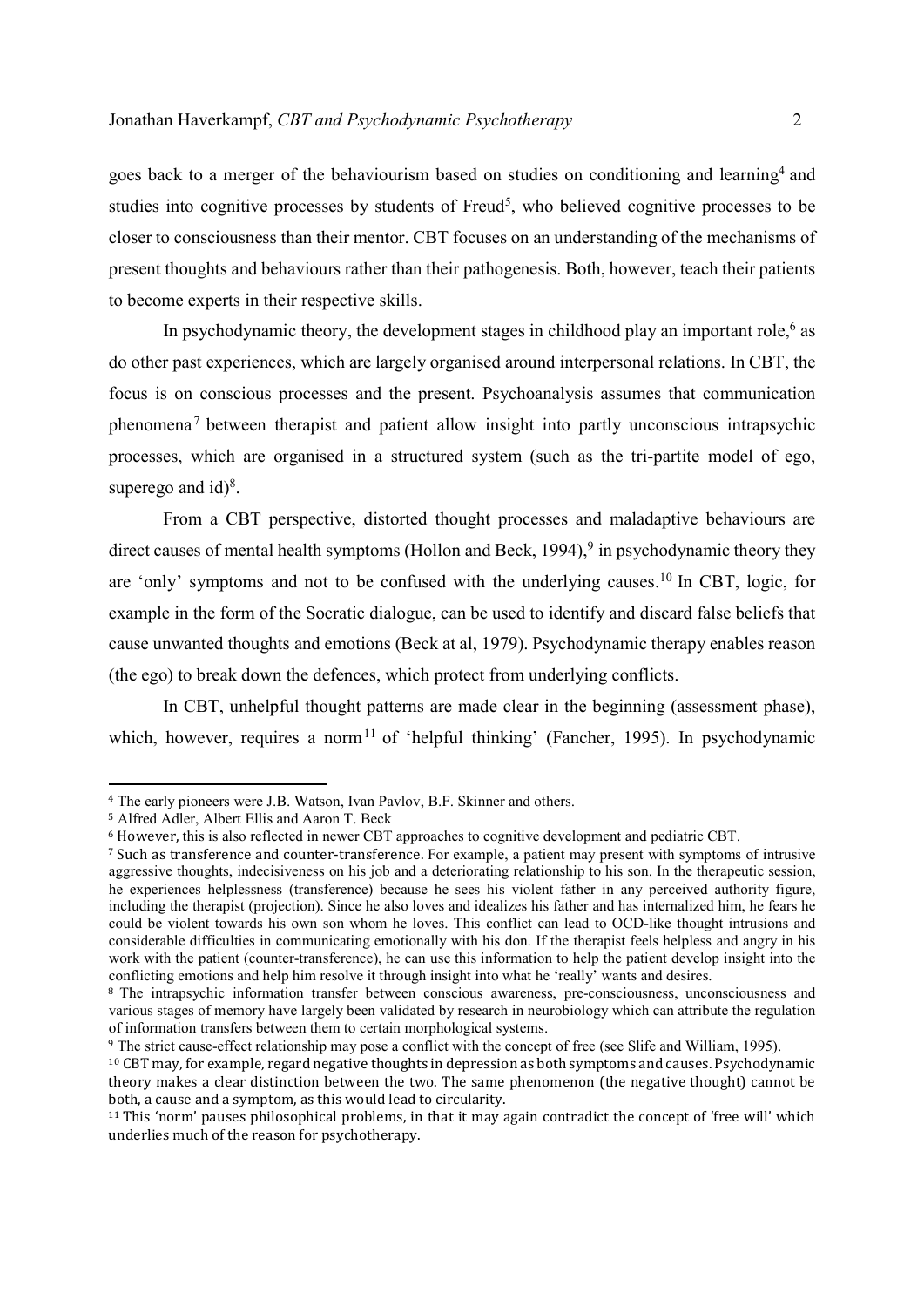psychotherapy, what is 'helpful' depends on the individual and has to be worked out in the exploratory process.

Both therapeutic approaches are growing organically, though unfortunately with less than optimal cross fertilisation. Emotional, motivational and relational aspects have been added to CBT.<sup>12</sup> Neural networks and neural computation models are used in psychodynamic research (Peled, 2008), as well as in the cognitive sciences which underlie CBT. The neurosciences<sup>13</sup>, infant research<sup>14</sup>, neurobiology<sup>15</sup>, attachment psychology and other fields have contributed significantly to psychodynamic theory.

### Practical Differences

Treatment in CBT is usually shorter, often below twenty sessions, and with longer intersession intervals.<sup>16</sup> There is an evidence-based short-term psychodynamic psychotherapy (STPP) which, however, has in a meta-analysis shown to be "significantly" less effective than the longer version (LTPP) (Leichsenring and Rabung (2008).

Both therapies transfer skills. In CBT the therapist is "very active" (Hofmann, 2011) and the approach is highly structured (Gatchel,  $2008$ )<sup>17</sup>, often with homework and including an initial assessment, education on the course of therapy (Hofmann, 2011), a reconceptualization of the problem, skills acquisition, skills training, generalisation and maintenance, and another

-

<sup>12</sup> To the original models, often cognitive and behavioural exposure and response (ERP) therapies, a number of techniques or therapies have been added, such as dialectical behaviour therapy (DBT) used in borderline disorder, mindfulness CBT (MCBT) acceptance and commitment therapy (ACT), often used in anxiety disorders, OCD or even psychosis, cognitive processing therapy and cognitive emotional behavioural therapy (CEBT) with its focus on understanding and accepting of one's emotions. CEBT is used in used in obsessive compulsive disorder (OCD), anxiety, post-traumatic stress disorder (PTSD), depression and other conditions where the emotions are an obvious part of the condition. Psychodynamic psychotherapy does not distinguish, because it sees emotional dynamics and conflicts underlying virtually all mental health disorders.

<sup>13</sup> such as memory or consciousness (see for example, Westen, 2006)

<sup>14</sup> Daniel Stern (2009) and many other researchers

<sup>15</sup> His research into memory earned psychoanalyst Eric Kandel the Nobel Prize in 2000.

<sup>16</sup> In psychodynamic psychotherapy, the frequency is often one or two sessions per week, in classical psychoanalysis three or four sessions a week.

<sup>&</sup>lt;sup>17</sup> This article focuses on the therapy of back pain. However, the therapy structure is generally the same for many CBT approaches.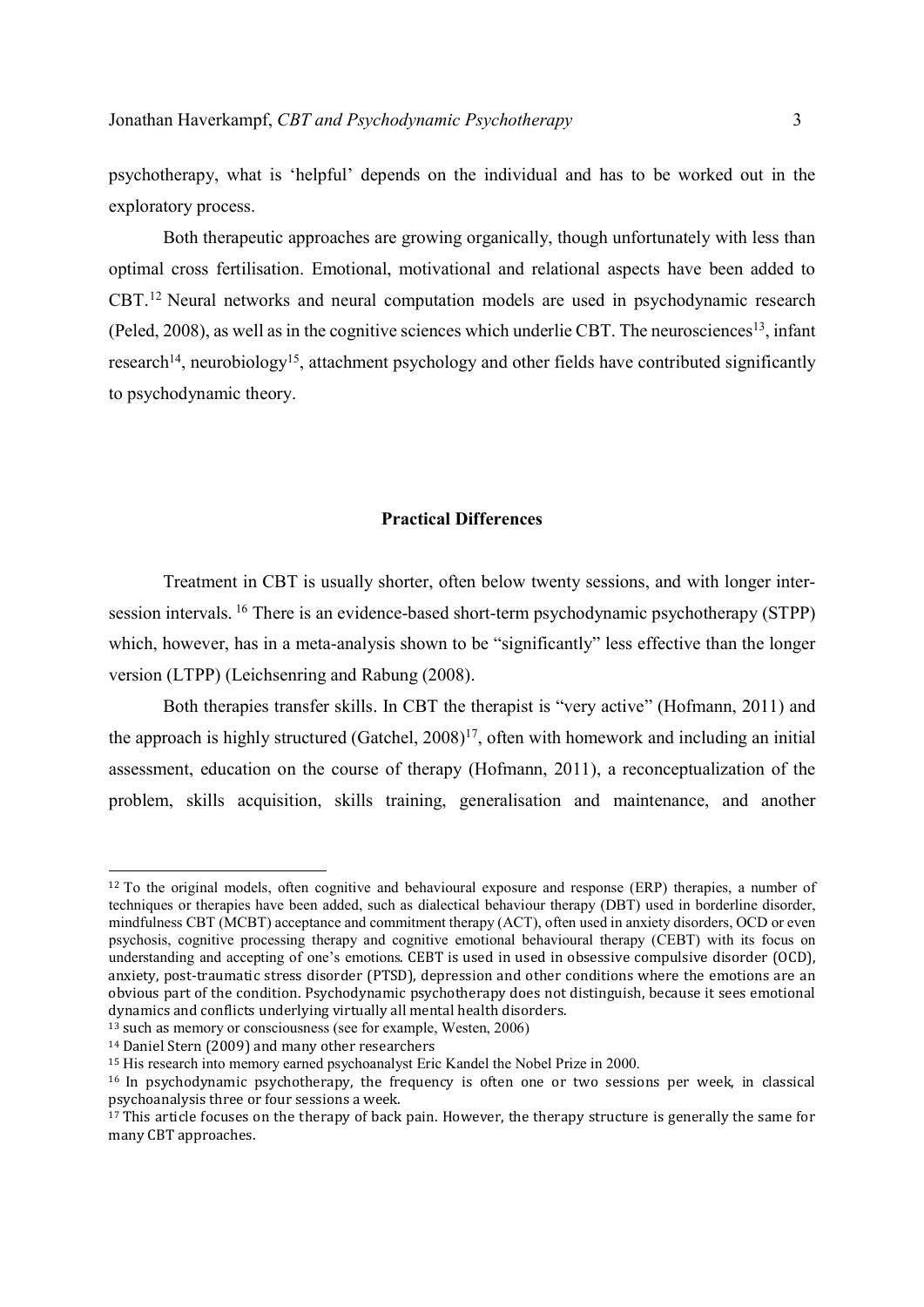$\overline{a}$ 

assessment. In psychodynamic psychotherapy, patients learn in the therapist-patient interaction to gain insight into their unconscious dynamics and to become their own analysts.

Since CBT assigns lower priority to the specific thought content and the communication dynamics between patient and therapist and defines problems more narrowly, psychoeducation and 'manualisation'<sup>18</sup> are easier to integrate, particularly in clearly defined situations, such as drug addiction (Carroll, 1998)<sup>19</sup>. CBT also lends itself better to conduct therapy over a distance (Weiss et al, 2012; Himle et al., 2006)<sup>20</sup>, including the use of e-mail therapy (Vernmark et al, 2010). Computer programmes (CCBT) can make therapy available to millions of previously underserved populations.<sup>21</sup>

Both, CBT and psychodynamic psychotherapy have proven their effectiveness in numerous studies and large meta-analyses.<sup>22</sup> However, direct comparisons of the effectiveness of CBT and psychodynamic psychotherapy can be flawed by design if the two therapies are complementary and conceptually related. Bram and Björgvinsson (2004), for example, have successfully integrated exposure-response prevention into their psychodynamic therapies. Measuring success in completed therapy phases seems equally problematic, but is still often used.<sup>23</sup>

CBT is likely to deliver quicker results in motivated patients with clearly defined symptoms, low resistance levels and relatively intact personality structures (with the exception of

<sup>18</sup> Specific manuals are used in psychodynamic psychotherapy, albeit much less frequently than in CBT, such as for generalised anxiety disorder (Luborsky, 1984; see also Driessen at al, 2013) and various other condition. Vinnars et al (2005) demonstrated the effectiveness of manualised psychodynamic therapy, as long as it was practiced by experienced clinicians.

<sup>19</sup> One such manual "addresses several tasks essential to successful drug treatment, including motivation for abstinence, coping skills, reinforcement contingencies, management of painful feelings, and improved interpersonal functioning and social supports" (Carroll, 1998).

<sup>&</sup>lt;sup>20</sup> Weiss et al. (2012) showed the effectiveness of CBT in a series of telephone conferences with patients suffering from ADHD. Himle et al (2006) showed the effectiveness of therapy by videoconferencing. However, many psychodynamic psychotherapists nowadays offer sessions over Skype, or even the telephone.

<sup>&</sup>lt;sup>21</sup> The interactive computer program "Stressbusters", based on a face-to-face protocol, lowered depression scores in a number of adolescents with mild to medium depression (Abeles et al, 2009). A web-based CBT treatment for depression "reduced diabetes-specific emotional distress in depressed patients" (Van Bastelaar, 2011).

<sup>&</sup>lt;sup>22</sup> The effectiveness of CBT has been demonstrated its effectiveness in meta-analyses and larger controlled and follow-up studies in depression (Butler, 2006), anxiety (Stewart, 2009), OCD (Olatunji, 2013; Eddy, 2004), smoking and psychosis (Hofmann, 2012) and many other mental health conditions, including, as have its further developments, such as Acceptance and Commitment Therapy (ACT) in anxiety disorders (Arch et al, 2012) and MCBT (Teasdale, 2000; Woohlhouse et al, 2012). The effectiveness of psychodynamic psychotherapy has been demonstrated in metaanalyses of clinical studies (for example, de Maat et al, 2013; Leichsenring et al, 2013; Shedler, 2012; Leichsenring, 2005; Leichsenring and Rabung, 2011).

<sup>&</sup>lt;sup>23</sup> Measuring stepwise progress, however, is possible even in psychodynamic psychotherapy. Bond and Perry (2004) in their study used psychodynamic parameters, such as questionnaire on defence styles together with measures of symptoms and functioning over 3–5 years. It turned out, that symptoms improved as defence styles improved, which is an important result from a psychodynamic perspective.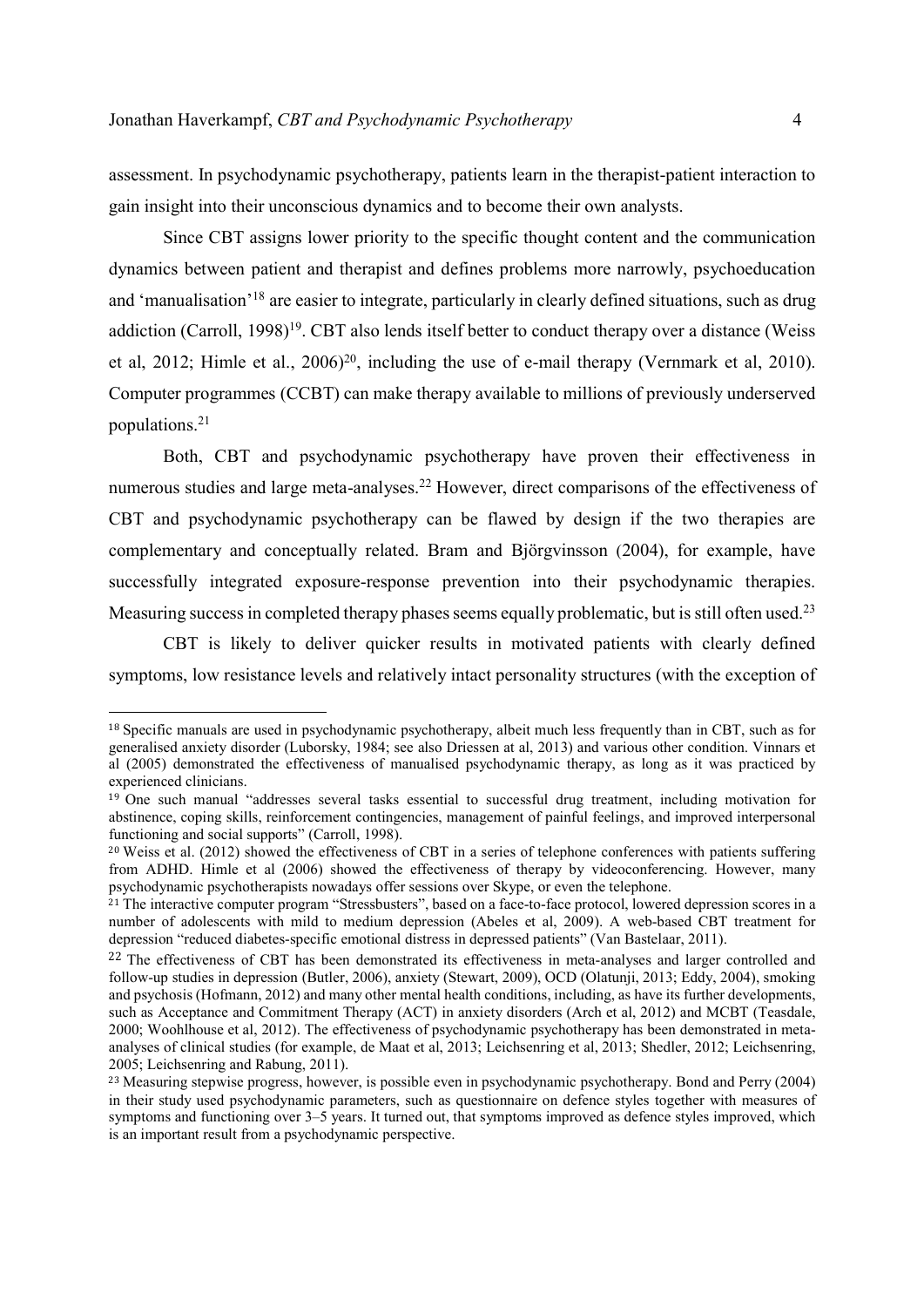borderline personality disorder and DBT). Psychodynamic psychotherapy may have advantages in dealing directly with personality disorders,<sup>24</sup> which are traditionally derived from psychodynamic models.

Leichsenring and Leibling (2003) demonstrated in a meta-analysis a better long-time effectiveness of psychodynamic psychotherapy than CBT, while CBT on its own has shown to prevent relapses in the long-run (Driessen et al, 2013). Much of the apparent diversity in opinion may depend on the specific diagnosis in question.

CBT may have higher drop-out rates (Cuijpers et al, 2008; Whittal et al, 1999). Motivation seems more external in CBT (see Haddock et al, 2012) than in psychodynamic psychotherapy with its emphasis on the therapeutic relationship<sup>25</sup> and the integration of the more recent motivational systems research (see Lichtenberg at al, 2016). Adding these psychodynamic elements in CBT therapies may lead to better outcomes.

# Example: Obsessive-Compulsive Disorder (OCD)<sup>26</sup>

In psychodynamic theory, the anxiety underlying OCD is a result of conflicting dynamics (including emotions), often with a strong relationship component. A conflict may arise in an unstable relationship to an important other, such as a primary caretaker in early childhood, as the feelings of love for the idealised mental representation of the other (longing for attachment) and the frustration, sadness and/or abandonment about the reality of this person's unpredictability or unreliability cannot be resolved by the child.<sup>27</sup> Higher levels of aggression and distrust in other people have indeed been found in OCD (Moritz, 2011), and infant research has demonstrated how the interaction between primary caretaker and child can affect the child's evolving sense of self

<sup>&</sup>lt;sup>24</sup> Virtually all models of personality disorders, from narcissistic to compulsive and hysteric personality dynamics were elaborated first from within the psychoanalytic model. The psychoanalyst Otto Kernberg coined the term 'borderline personality' because he saw patients' personality structures and functioning located on the 'border' between the psychodynamic neurotic and psychotic modes of functioning.

<sup>&</sup>lt;sup>25</sup> The flip side is that high individualisation of psychoanalytic psychotherapy can mean that the therapist's personality style may lead to the use of different treatment techniques (see Waldinger, 1987), which increase flexibility but also make operationalisation more difficult.

<sup>26</sup> Both, CBT (Roshanaei-Moghaddam et al, 2011) and psychodynamic psychotherapy have demonstrated mixed effectiveness in treating patients with OCD.

<sup>&</sup>lt;sup>27</sup> Since the sense of self is built early on in relations with others in various ways, such as by emotional mirroring, this can lead to a deficient sense of self, resulting in narcissistic personality traits.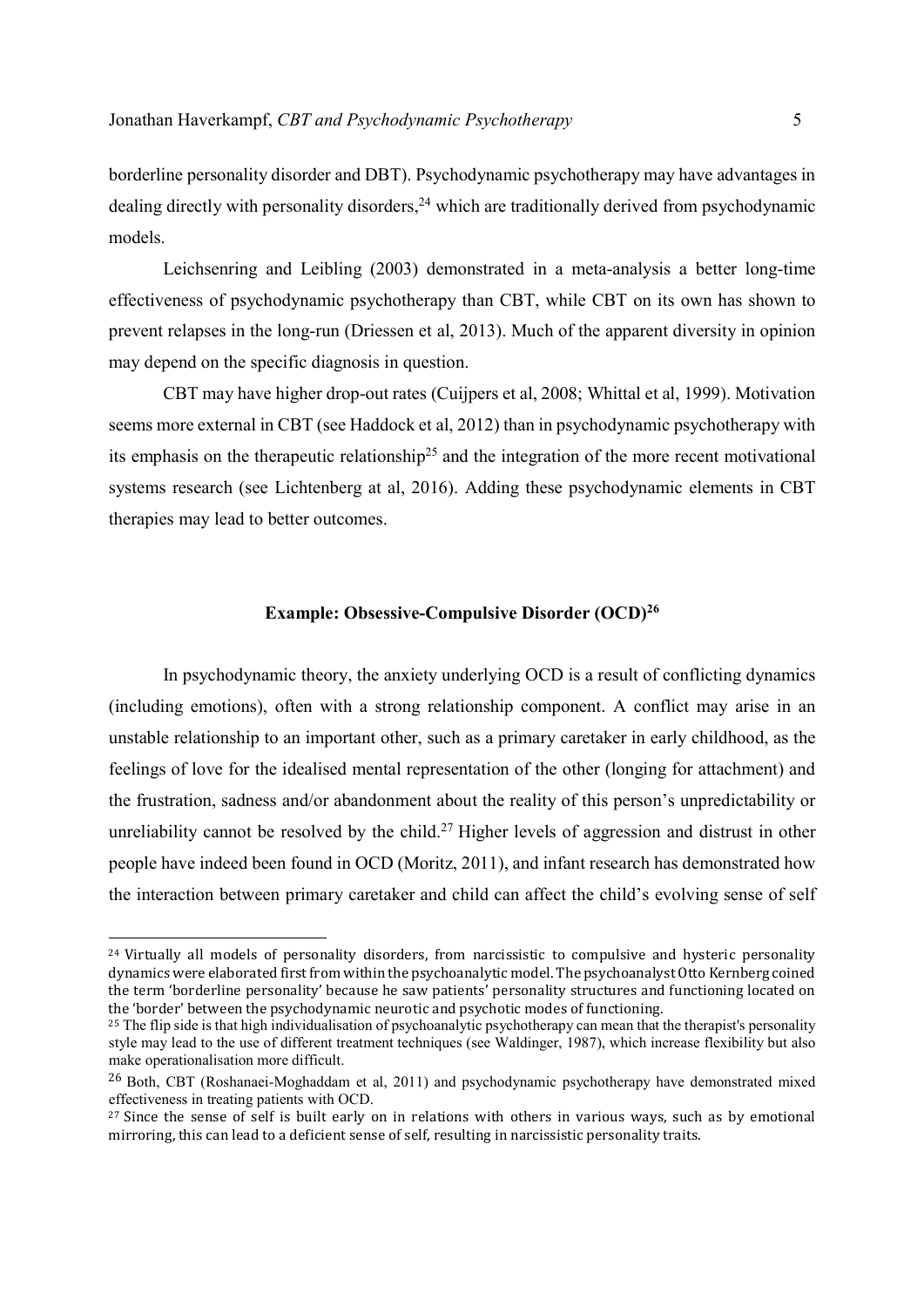and feeling of secure attachment<sup>28</sup>. Obsessive thoughts and compulsive rituals are aimed at temporary relief from the heightened anxiety in present situations which trigger the situational and associated emotional memory systems of previous situations<sup>29</sup>. Awareness of the underlying emotional conflict, which manifests through the symptoms, helps the patient to recognise, identify the 'free-floating' anxiety in the past experience, which reduces the anxiety from experienced emotional uncertainty and the OCD symptoms in the present.

The cognitive-affective schemata of newer developments in psychodynamic theory<sup>30</sup> have considerable overlap with CBT concepts of the effect of learned cognitive schemata. From a CBT perspective, obsessive thoughts are otherwise 'normal' <sup>31</sup> negative thoughts which may be misinterpreted as personally significant (Rachman, 1997) or as a potentially dangerous situation for which the patient feels responsible (Salkovskis, 1985), response patterns which are largely learned (Taylor and Jang, 2011). Compulsive rituals are efforts to control these intrusive thoughts. After performing the rituals, individuals usually report a temporary decrease in their obsessional distress (Rachman and Hodgson, 1980), which negatively reinforces these behaviours, a mechanism similar to CBT models on addiction.

Exposure and Response Prevention  $(ERP)^{32}$  tries to break this cycle of negative reinforcement, in which the patient is repeatedly exposed to an anxiety-provoking thought or situation stimulus, but the self-calming ritual is reduced or suppressed. The anxiety may increase in the beginning, but then reach a peak and fade away.<sup>33</sup> Exposure necessarily leads to an involvement of the patient's emotional memory and an emotional processing of the anxiety (Foa and Kozak, 1986), which seems a point where CBT and psychodynamic psychotherapy again

-

<sup>28</sup> A meaningful relationship means there is a two-way communication between child and primary caregiver that furthers the development of both. When the primary caregiver mirrors the emotions the infant is experiencing in his or her non-verbal and verbal communication, the infant learns about the effect of her own emotions on her environment and herself. This then furthers her evolving sense self and provides her with more resilient personality structures.

<sup>&</sup>lt;sup>29</sup> There is a considerable interest in neurobiological and psychodynamic research in how our memory stores emotional information and how it is activated if linked to sensoric memory.

<sup>30</sup> Psychodynamic research has shifted in its explanation of the emotional conflict in OCD towards a more cognitive focus on the ambivalence in mental representations of individuals in a relationship (object-relations theories) and the dynamics of cognitive-affective schemata (Kempke, 2007).

 $31$  See the possible criticism regarding the definition of what is a 'normal' thought above.

<sup>&</sup>lt;sup>32</sup> In the case of ticks, a similar technique, Habit Reversal Training (HRT), is used. Alternative behaviours are developed and practiced that are incompatible with the ticks.

<sup>&</sup>lt;sup>33</sup> This is not unlike the build-up and decrease in anxiety (or other emotions), when a patient in psychodynamic psychotherapy is confronted with an unconscious conflict. The patient becomes aware of underlying issues that provoke an emotional reaction, before the resolution reduces the anxiety by integrating the emotions in oneself.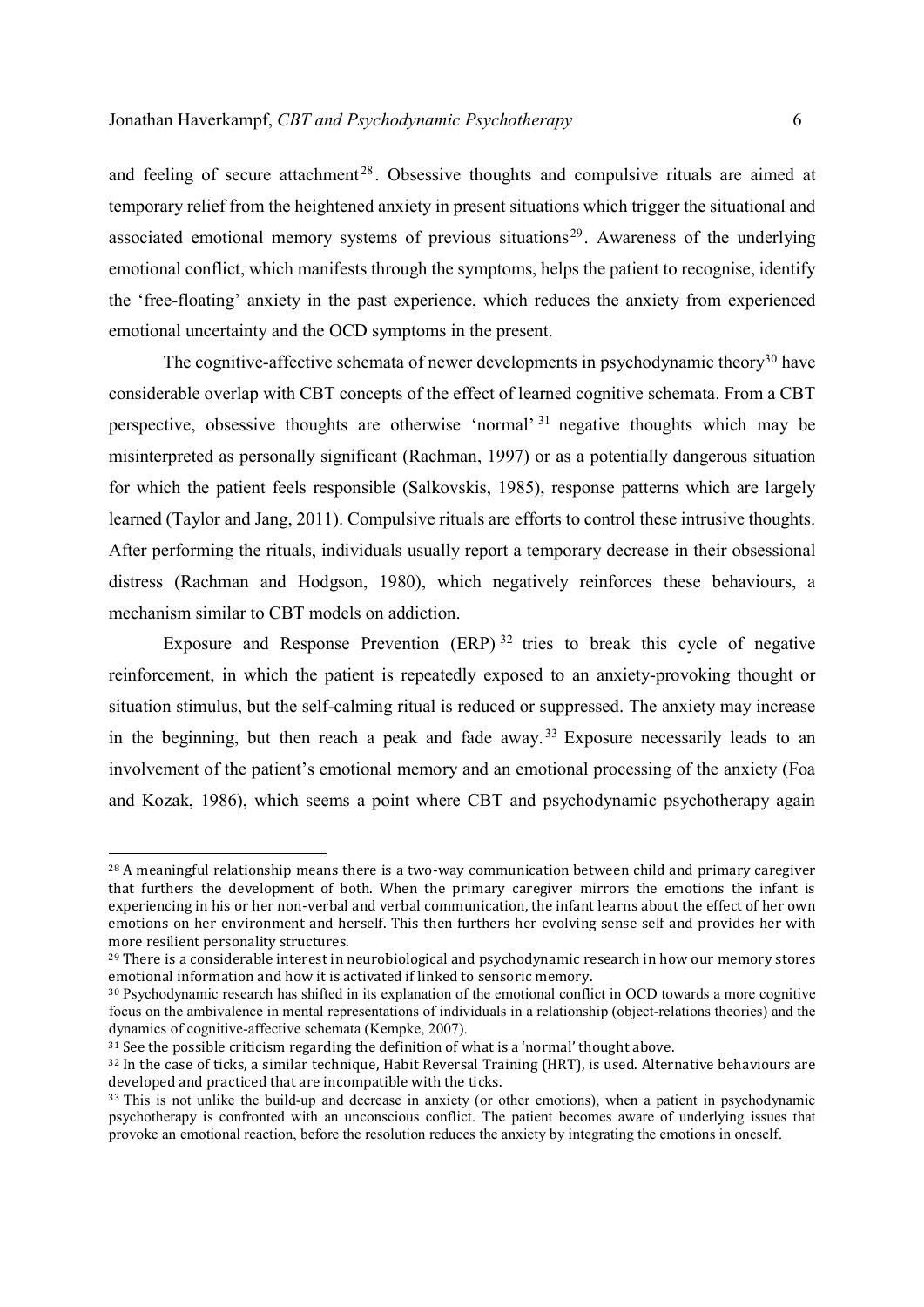intersect. Basically, both approaches try to give patients a greater sense of positive control over their lives.

### Example: Depression

 Freud considered the internalisation of object loss as a normal part of life, and depression as a reaction formation in the face of a particularly severe super-ego<sup>34</sup>, which holds in check our basic desires and wishes (the 'id') with the help of conscious cognitive functions (reason, the 'ego'). In CBT, the super-ego could be compared to the messages we learn over time and the believes we construct of how we 'should' live our lives. And similar to the concept of limited cognitive resources in CBT, the rational 'ego' function in psychodynamic theory may get overwhelmed in stressful and traumatic situations and become unable to reconcile the super-ego and the id, leaving an unresolved emotional conflict,  $35$  which the ego (reason) needs to defend against. Loss and the emotions associated with this conflict (such as anger, sadness or helplessness) are important themes. Anxiety and avoidance have been shown to be greater in people with more insecure attachment (Bateman & Fonagy, 2012),  $36$  who are often more dependent and selfcriticising, eliciting responses from others that confirm their fears of rejection and abandonment (see Blatt, 1974; Blatt, 1992). The negative emotions then lead to a 'withdrawal' from one's own emotions (repression), reminiscent of learned helplessness in CBT. Awareness of the underlying dynamics and their origin in the past, helps the patient to understand and integrate them in the present.

 In CBT, thoughts, behaviours and feelings are directly interrelated, which can lead to a circularity that is in psychodynamic theory 'impossible'. Negative thoughts can lead to depressed feelings, which again lead to negative thoughts and 'depressed' behaviour, such as social withdrawal, reinforcing the depression. Maladaptive cognitive patterns, such as negative thinking

<sup>&</sup>lt;sup>34</sup> In *Mourning and Melancholia* (1917), Freud suggested that while many cases of depression would be due to biological factors, some cases of depression could be linked to loss or rejection by a parent, not unlike the loss of an important relationship.

 $35$  This is reminiscent of some assumptions in Rational Emotive Therapy (RET).

<sup>&</sup>lt;sup>36</sup> Our relations, particularly our first ones in life, determine how we judge ourselves in relation the world, and thus how confident we are in pursuing what is important to us. However, this sense of self can be affected at any stage in life, such as in a therapeutic relationship, whether CBT or psychodynamic. This is why empathy and compassion can bring forth more empathy and compassion.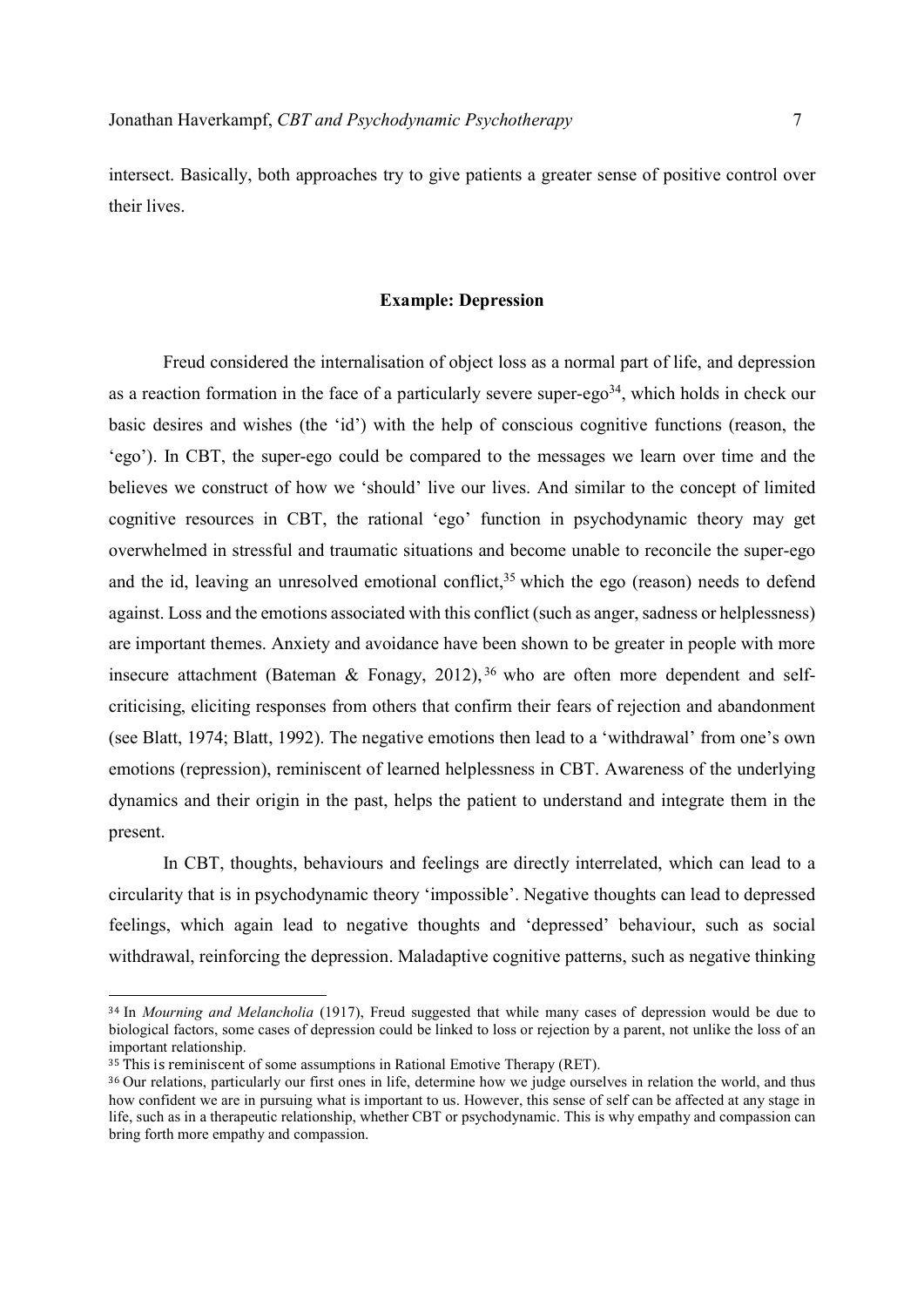about oneself and one's experiences (McGinn, 2000), increase the vulnerability for depression.<sup>37</sup> In learned helplessness, for example, the sense of low self-efficacy brings about behaviour that just reaffirms the low self-efficacy.<sup>38</sup>

In the cognitive aspect of CBT, a person learns to recognize and turn negative automatic thoughts into realistic<sup>39</sup> beliefs. More realistic beliefs lead to more adaptive thoughts and less depressed feelings. Patients are taught to deconstruct problems into the actual situation, and the thoughts, feelings and behaviours that occur before, during and after the situation, an external correlate to the internal deconstructive process in psychodynamic psychotherapy. In Mindfulness CBT (MCBT) $40$  the emphasis is on experiencing one's thoughts as mental events rather than interpreting them as representations of oneself or reality. This detachment from negative thoughts and feelings is also useful in preventing relapse (Teasdale, 1999).<sup>41</sup>

# Conclusion

The aim of psychotherapy is not merely to eliminate suffering (WHO, 1946), but to help patients develop as humans. The primary tool is communication, in CBT to provide information that generates change and in psychodynamic psychotherapy to reveal the information that brings about change. There are synergistic effects from using both. Zipfel et al (2014) showed in a large sample of anorexic patients, that CBT was associated with weight gain, while psychodynamic psychotherapy with lower relapse rates at the 12-month follow-up. McFall and Wollersheim (1979) in an early study successfully used a combination of CBT and psychodynamic psychotherapy in anxiety<sup>42</sup>. Given the widely-perceived need for multimodal approaches<sup>43</sup>, it is

 $37$  This definition helps us identify the existence of a maladaptive cognitive pattern, but not its origin.

<sup>38</sup> A.T. Beck (1970, 2005) considered negative thoughts about oneself, the word and the future as the three key elements in a negative belief system ('negative triad'), which is reminiscent of a deficient self-concept in psychodynamic self-psychology.

<sup>39</sup> Beck emphasized realistic rather than positive beliefs.

<sup>40</sup> MCBT is a combination of techniques from the mindfulness-based stress reduction program (MBSR) developed by Kabat-Zinn and others (see Kabat-Zinn, 1990) with CBT.

<sup>&</sup>lt;sup>41</sup> In psychodynamic therapy, this 'detachment' comes from awareness about the origin of the negative thoughts and emotions.

<sup>&</sup>lt;sup>42</sup> The objective was to "modify their unrealistic cognitive appraisals of threat" (cognitive), "test the validity of their fears" (behavioural), and "realize resources … for coping with uncertainty and anxiety" (psychodynamic).

<sup>&</sup>lt;sup>43</sup> A multimodal approach with intensive psychotherapy, medication, and psychosocial rehabilitation has repeatedly been shown to yield superior outcomes (see, for example, Saxena et al, 2002, Greist et al, 2003).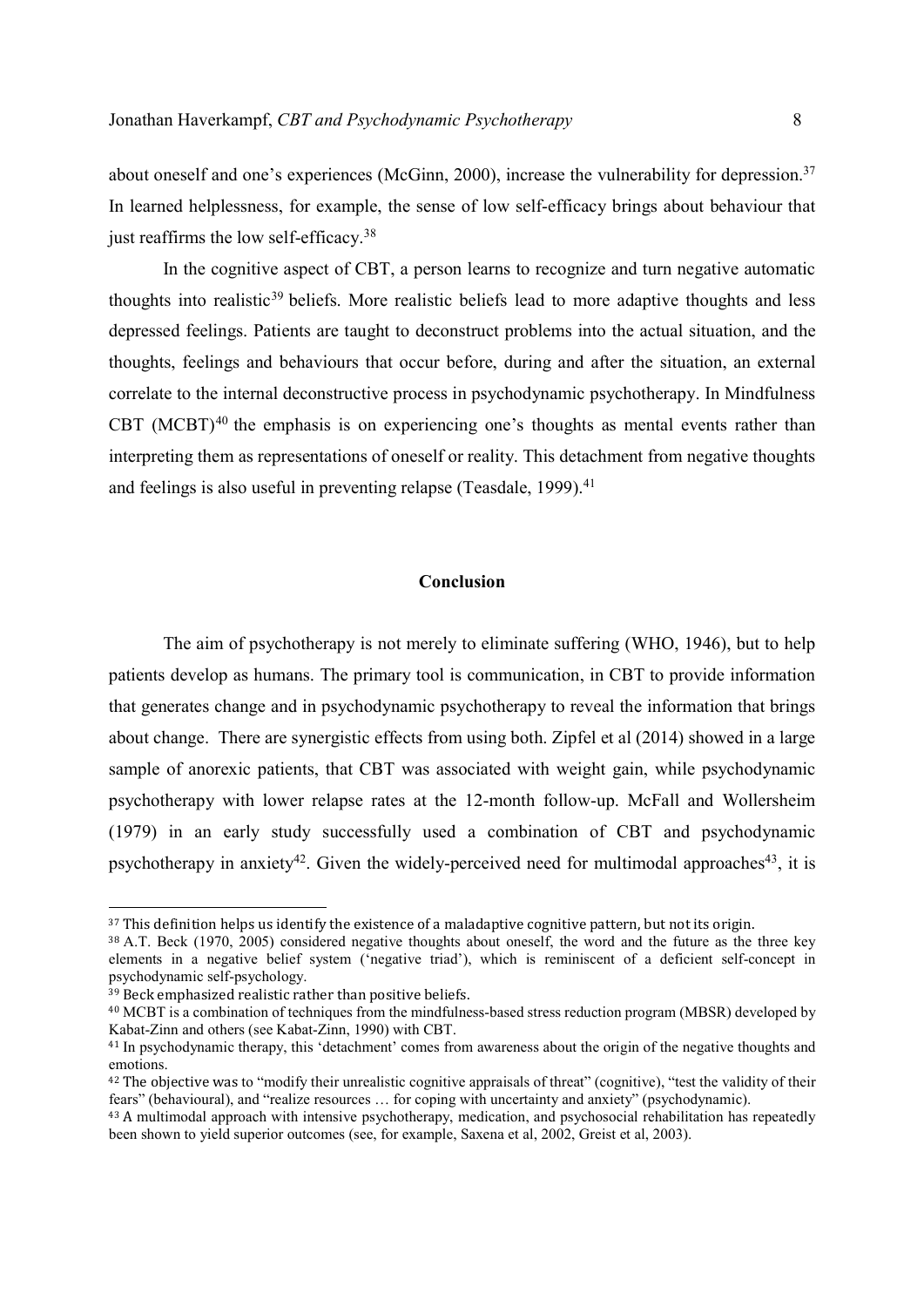difficult to comprehend that this should not apply to the most important therapeutic models we have. In ancient Greece, knowing oneself (γνῶθι σεαυτόν, "know thyself") and the process of the Socratic dialogue were inextricably linked. Psychodynamic psychotherapy and CBT should be viewed as complementary rather than substitutes.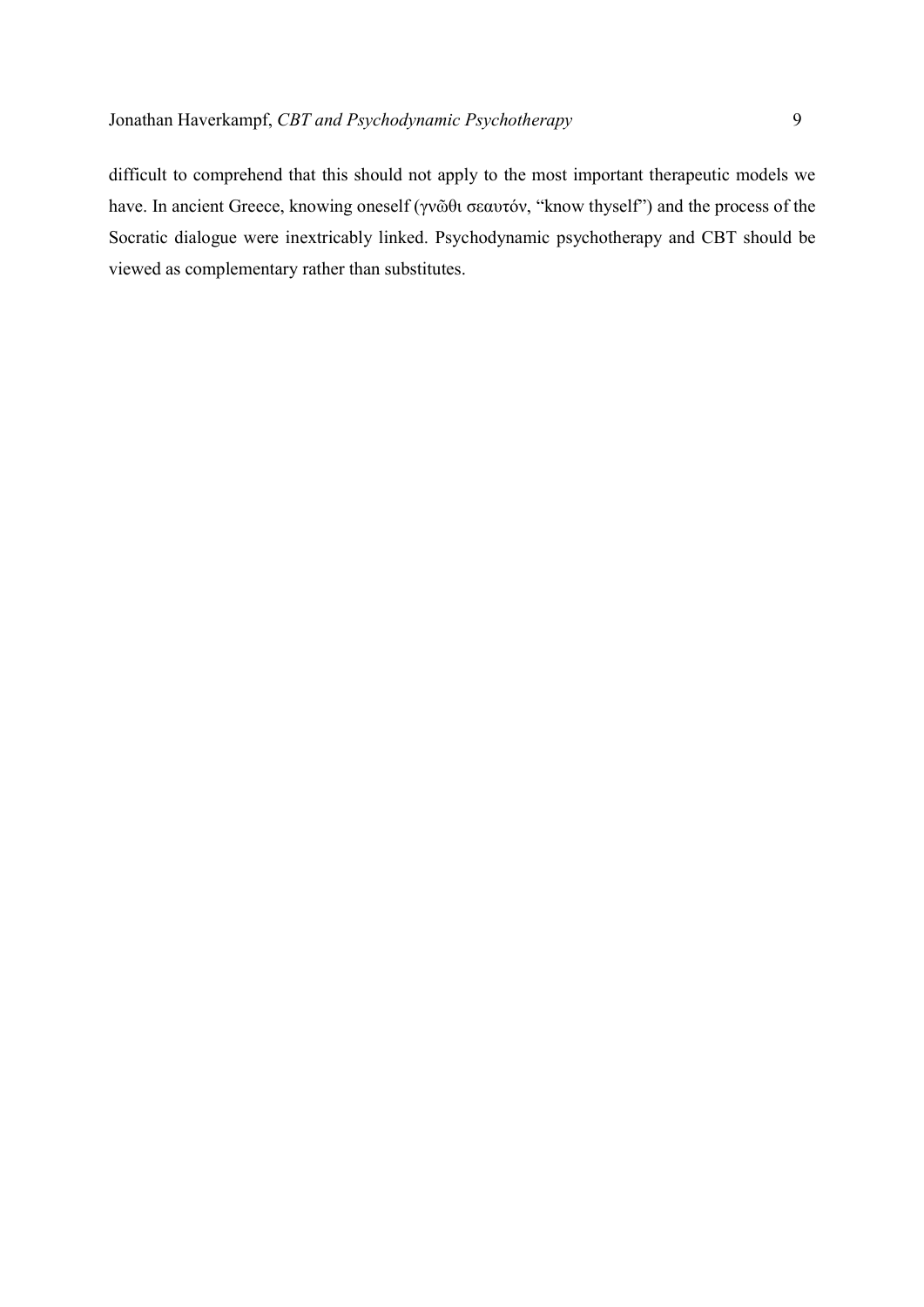# References

- Abeles, P., Verduyn, C., Robinson, A., Smith, P., Yule, W., & Proudfoot, J. (2009). Computerized CBT for adolescent depression ("Stressbusters") and its initial evaluation through an extended case series. Behavioural and Cognitive Psychotherapy, 37(02), 151-165.
- Arch, J. J., Eifert, G. H., Davies, C., Vilardaga, J. C. P., Rose, R. D., & Craske, M. G. (2012). Randomized clinical trial of cognitive behavioral therapy (CBT) versus acceptance and commitment therapy (ACT) for mixed anxiety disorders. Journal of consulting and clinical psychology, 80(5), 750.
- Bateman, A. W., & Fonagy, P. (Eds.). (2012). Handbook of mentalizing in mental health practice. American Psychiatric Pub.
- Beck, A. T. (1970). The core problem in depression: The cognitive triad. Depression: Theories and therapies, 47-55.
- Beck, A. T., & Rush, A. J. (1979). Shaw, BF, & Emery, G. (1979). Cognitive therapy of depression, 171-186.
- Beck, A. T. (2005). The current state of cognitive therapy: a 40-year retrospective. Archives of General Psychiatry, 62(9), 953-959.
- Blatt, S. J. (1974). Levels of object representation in anaclitic and introjective depression. The psychoanalytic study of the child.
- Blatt, S. J., & Zuroff, D. C. (1992). Interpersonal relatedness and self-definition: Two prototypes for depression. Clinical Psychology Review, 12(5), 527-562.
- Bond, M., & Perry, J. C. (2004). Long-term changes in defense styles with psychodynamic psychotherapy for depressive, anxiety, and personality disorders. American Journal of Psychiatry, 161(9), 1665-1671.
- Bram, A., & Björgvinsson, T. (2004). A psychodynamic clinician's foray into cognitive-behavioral therapy utilizing exposure-response prevention for obsessive-compulsive disorder. American journal of psychotherapy, 58(3).
- Breuer, J., Freud, S., & Strachey, J. (2000). Studies on hysteria. Basic Books.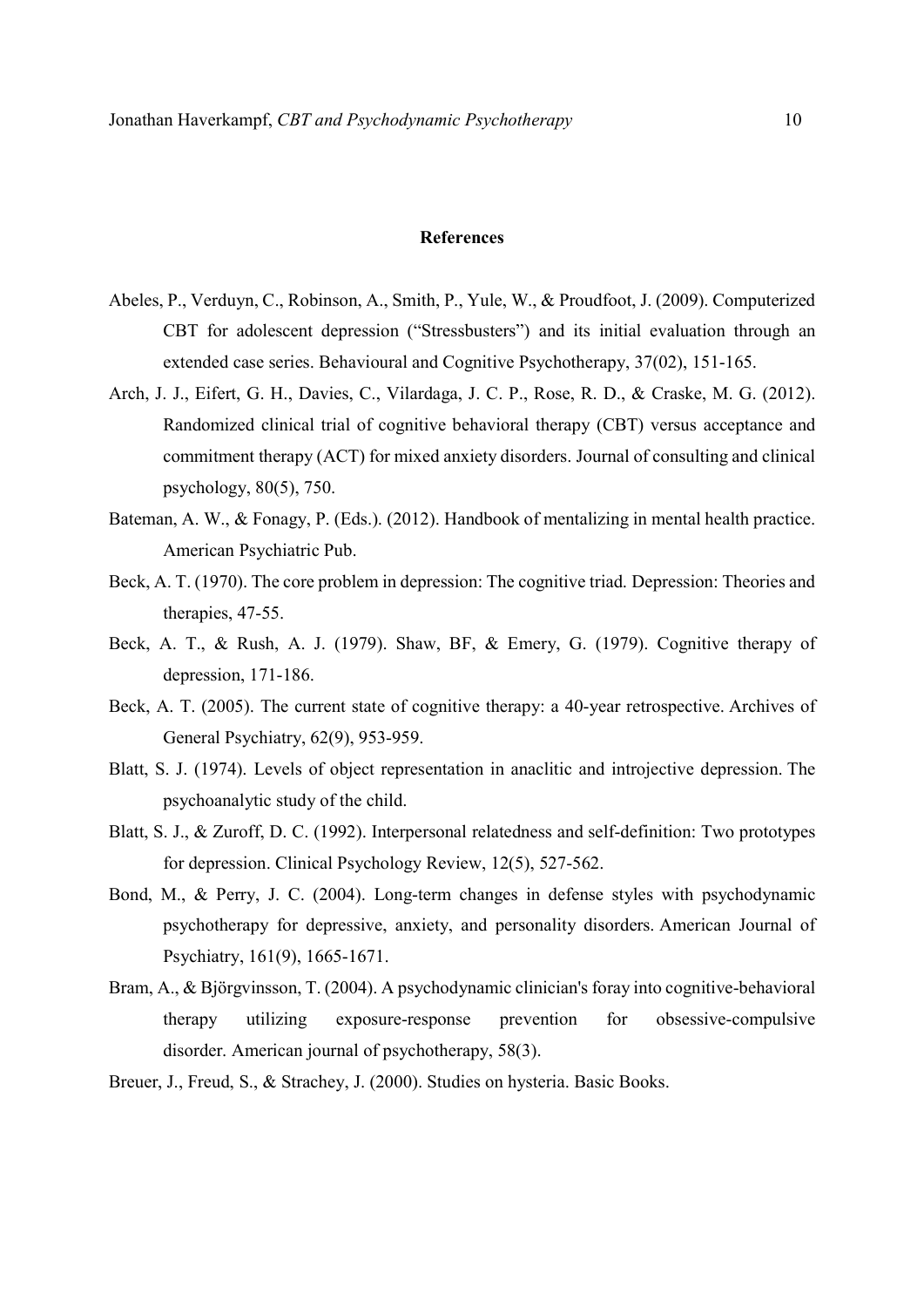- Butler, A. C., Chapman, J. E., Forman, E. M., & Beck, A. T. (2006). The empirical status of cognitive-behavioral therapy: a review of meta-analyses. Clinical psychology review, 26(1), 17-31.
- Carroll, K. M. (1998). Therapy Manuals for Drug Addiction, Manual 1: A Cognitive-Behavioral Approach: Treating Cocaine Addiction. National Institute on Drug Abuse.
- Cohen, J. A., Deblinger, E., Mannarino, A. P., & Steer, R. A. (2004). A multisite, randomized controlled trial for children with sexual abuse–related PTSD symptoms. Journal of the American Academy of Child & Adolescent Psychiatry, 43(4), 393-402.
- Cuijpers, P., van Straten, A., Andersson, G., & van Oppen, P. (2008). Psychotherapy for depression in adults: a meta-analysis of comparative outcome studies. Journal of consulting and clinical psychology, 76(6), 909.
- de Maat, S., de Jonghe, F., de Kraker, R., Leichsenring, F., Abbass, A., Luyten, P., ... & Dekker, J. (2013). The current state of the empirical evidence for psychoanalysis: a meta-analytic approach. Harvard review of psychiatry, 21(3), 107-137.
- Driessen, E., Van, H. L., Don, F. J., Peen, J., Kool, S., Westra, D., ... & Dekker, J. J. (2013). The efficacy of cognitive-behavioral therapy and psychodynamic therapy in the outpatient treatment of major depression: a randomized clinical trial. American Journal of Psychiatry.
- Eddy, K. T., Dutra, L., Bradley, R., & Westen, D. (2004). A multidimensional meta-analysis of psychotherapy and pharmacotherapy for obsessive-compulsive disorder. Clinical psychology review, 24(8), 1011-1030.
- Fancher, R. T. (1995). Cultures of healing: Correcting the image of American mental health care. WH Freeman/Times Books/Henry Holt & Co.
- Freud, S. (1917). Mourning and melancholia. The standard edition of the complete psychological works of Sigmund Freud, 14, 1914-1916.
- Slife, B. D., & Williams, R. N. (1995). What's behind the research?: Discovering hidden assumptions in the behavioral sciences. Sage publications.
- Foa, E. B., & Kozak, M. J. (1986). Emotional processing of fear: exposure to corrective information. Psychological bulletin, 99(1), 20.
- Gatchel, R. J., & Rollings, K. H. (2008). Evidence-informed management of chronic low back pain with cognitive behavioral therapy. The Spine Journal, 8(1), 40-44.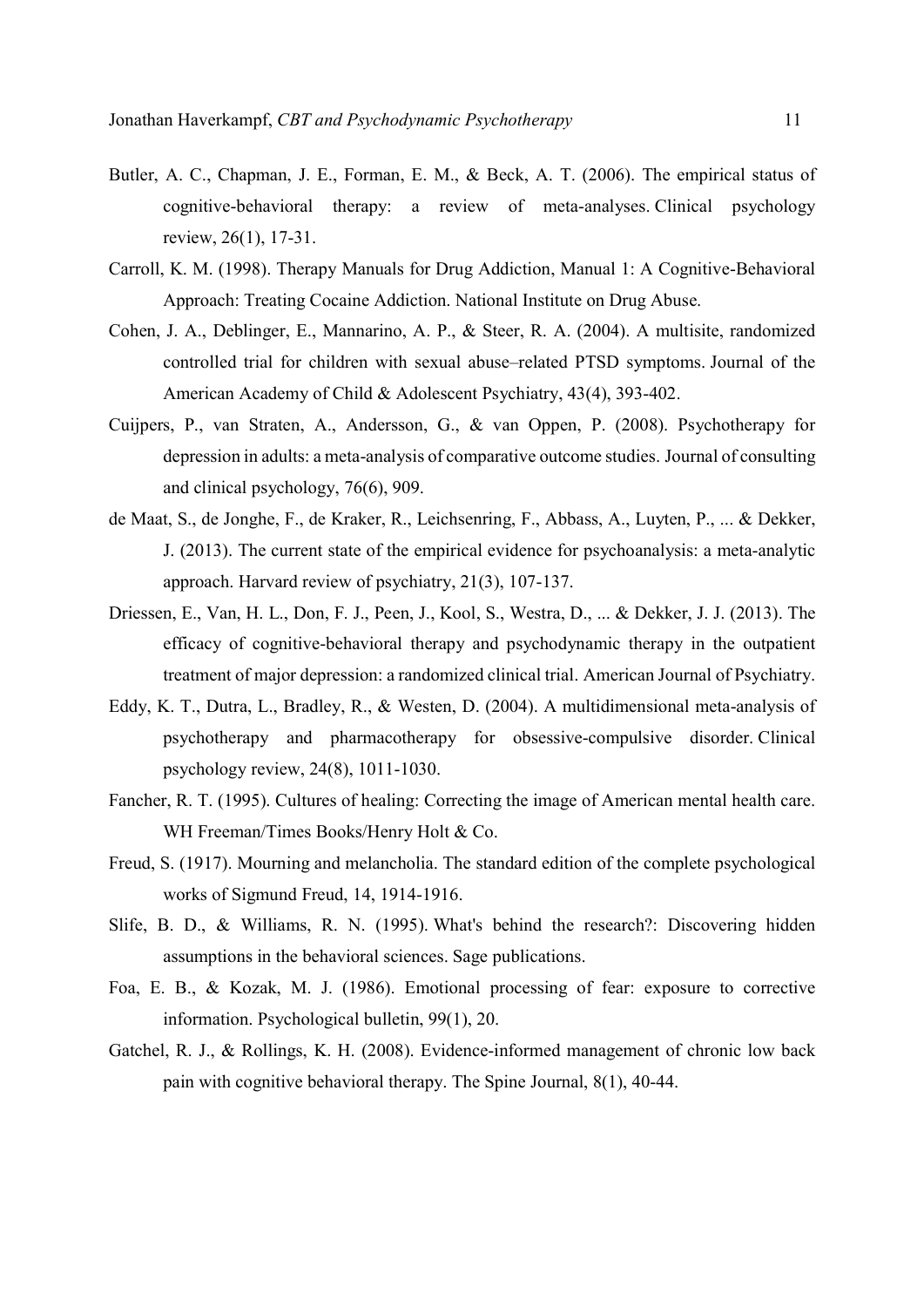- Greist, J. H., Bandelow, B., Hollander, E., Marazziti, D., Montgomery, S. A., Nutt, D. J., ... & Zohar, J. (2003). WCA recommendations for the long-term treatment of obsessivecompulsive disorder in adults. CNS spectrums, 8(S1), 7-16.
- Haddock, G., Beardmore, R., Earnshaw, P., Fitzsimmons, M., Nothard, S., Butler, R., ... & Barrowclough, C. (2012). Assessing fidelity to integrated motivational interviewing and CBT therapy for psychosis and substance use: the MI-CBT fidelity scale (MI-CTS). Journal of Mental Health, 21(1), 38-48.
- Himle, J. A., Fischer, D. J., Muroff, J. R., Van Etten, M. L., Lokers, L. M., Abelson, J. L., & Hanna, G. L. (2006). Videoconferencing-based cognitive-behavioral therapy for obsessivecompulsive disorder. Behaviour Research and Therapy, 44(12), 1821-1829.
- Hofmann, S. G. (2011). An introduction to modern CBT: Psychological solutions to mental health problems. John Wiley & Sons.
- Hofmann, S. G., Asnaani, A., Vonk, I. J., Sawyer, A. T., & Fang, A. (2012). The efficacy of cognitive behavioral therapy: a review of meta-analyses. Cognitive therapy and research, 36(5), 427-440.
- Hollon, S. D., & Beck, A. T. (1994). Cognitive and cognitive-behavioral therapies.
- Kempke, S. (2007). Psychodynamic and cognitive-behavioral approaches of obsessivecompulsive disorder: Is it time to work through our ambivalence?. Bulletin of the Menninger Clinic, 71(4), 291.
- Lambert, M. J., & Bergin, A. E. (1994). The effectiveness of psychotherapy.
- Leichsenring, F. (2001). Comparative effects of short-term psychodynamic psychotherapy and cognitive-behavioral therapy in depression: a meta-analytic approach. Clinical psychology review, 21(3), 401-419.
- Leichsenring, F., & Leibing, E. (2003). The effectiveness of psychodynamic therapy and cognitive behavior therapy in the treatment of personality disorders: a meta-analysis. American journal of psychiatry, 160(7), 1223-1232.
- Leichsenring, F., Rabung, S., & Leibing, E. (2004). The Efficacy of Short-term Psychodynamic Psychotherapy in Specific Psychiatric Disorders: A Meta-analysis. Archives of general psychiatry, 61(12), 1208-1216.
- Leichsenring, F. (2005). Are psychodynamic and psychoanalytic therapies effective?: A review of empirical data. The International Journal of Psychoanalysis, 86(3), 841-868.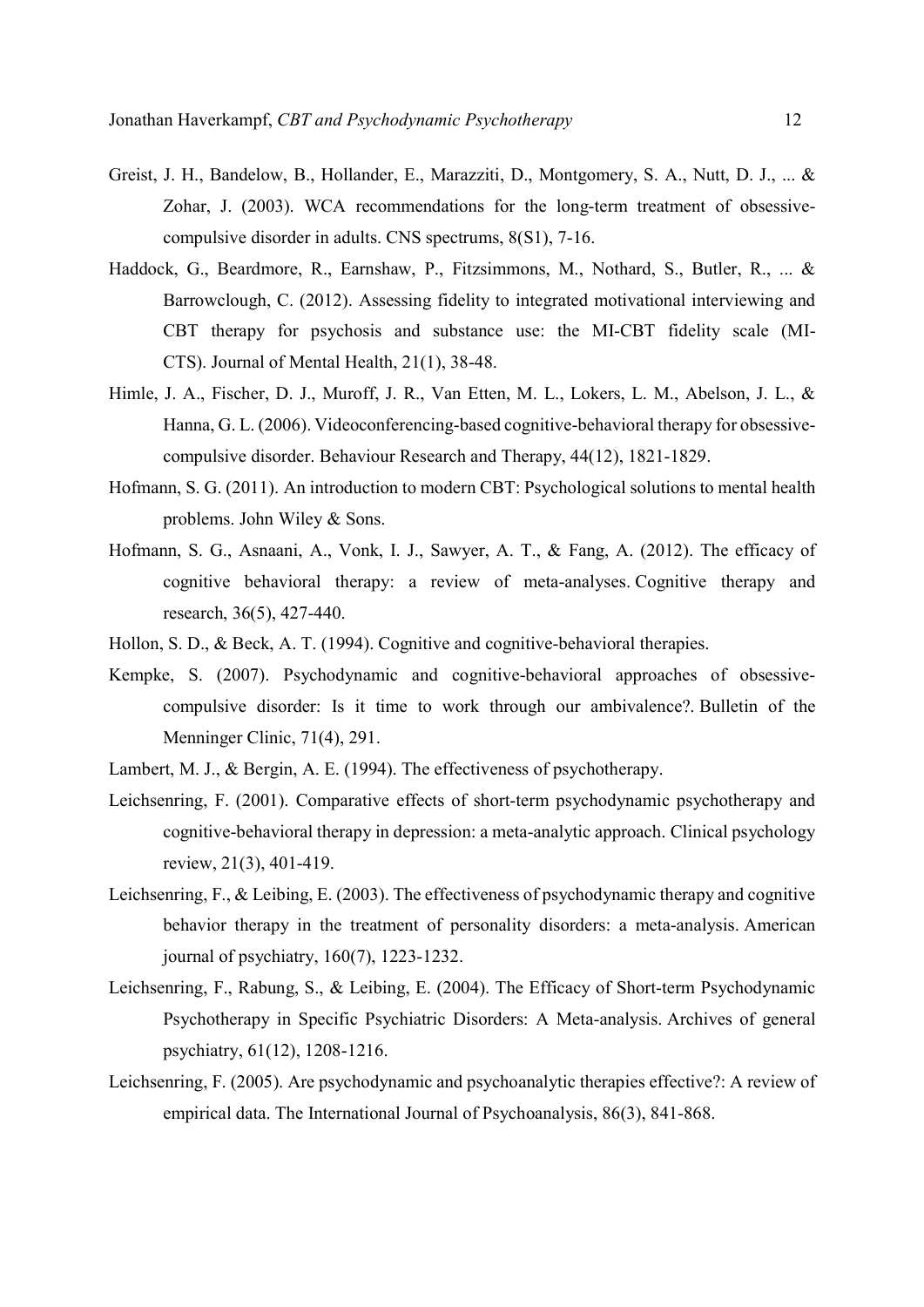- Leichsenring, F., Hiller, W., Weissberg, M., & Leibing, E. (2006). Cognitive-behavioral therapy and psychodynamic psychotherapy: techniques, efficacy, and indications. American Journal of Psychotherapy, 60(3), 233.
- Leichsenring, F., & Rabung, S. (2008). Effectiveness of long-term psychodynamic psychotherapy: A meta-analysis. Jama, 300(13), 1551-1565.
- Leichsenring D Sc, F., Salzer, S., Jaeger, U., Kächele, H., Kreische, R., Leweke, F., ... & Leibing D Sc, E. (2009). Short-term psychodynamic psychotherapy and cognitive-behavioral therapy in generalized anxiety disorder: a randomized, controlled trial. American Journal of Psychiatry, 166(8), 875-881.
- Leichsenring, F., Salzer, S., Beutel, M. E., Herpertz, S., Hiller, W., Hoyer, J., ... & Ritter, V. (2013). Psychodynamic therapy and cognitive-behavioral therapy in social anxiety disorder: a multicenter randomized controlled trial. American Journal of Psychiatry.
- Leichsenring, F., & Rabung, S. (2011). Long-term psychodynamic psychotherapy in complex mental disorders: update of a meta-analysis. The British Journal of Psychiatry, 199(1), 15- 22.
- Leichsenring, F., Abbass, A., Luyten, P., Hilsenroth, M., & Rabung, S. (2013). The emerging evidence for long-term psychodynamic therapy. Psychodynamic psychiatry, 41(3), 361.
- Lichtenberg, J. D., Lachmann, F. M., & Fosshage, J. L. (2016). Self and motivational systems: Towards a theory of psychoanalytic technique (Vol. 13). Routledge.
- McFall, M. E., & Wollersheim, J. P. (1979). Obsessive-compulsive neurosis: A cognitivebehavioral formulation and approach to treatment. Cognitive Therapy and Research, 3(4), 333-348.
- McGinn, L. K. (2000). Cognitive behavioral therapy of depression: Theory, treatment, and empirical status. American Journal of Psychotherapy, 54(2), 257.
- Moritz, S., Kempke, S., Luyten, P., Randjbar, S., & Jelinek, L. (2011). Was Freud partly right on obsessive–compulsive disorder (OCD)? Investigation of latent aggression in OCD. Psychiatry Research, 187(1), 180-184.
- Olatunji, B. O., Davis, M. L., Powers, M. B., & Smits, J. A. (2013). Cognitive-behavioral therapy for obsessive-compulsive disorder: a meta-analysis of treatment outcome and moderators. Journal of psychiatric research, 47(1), 33-41.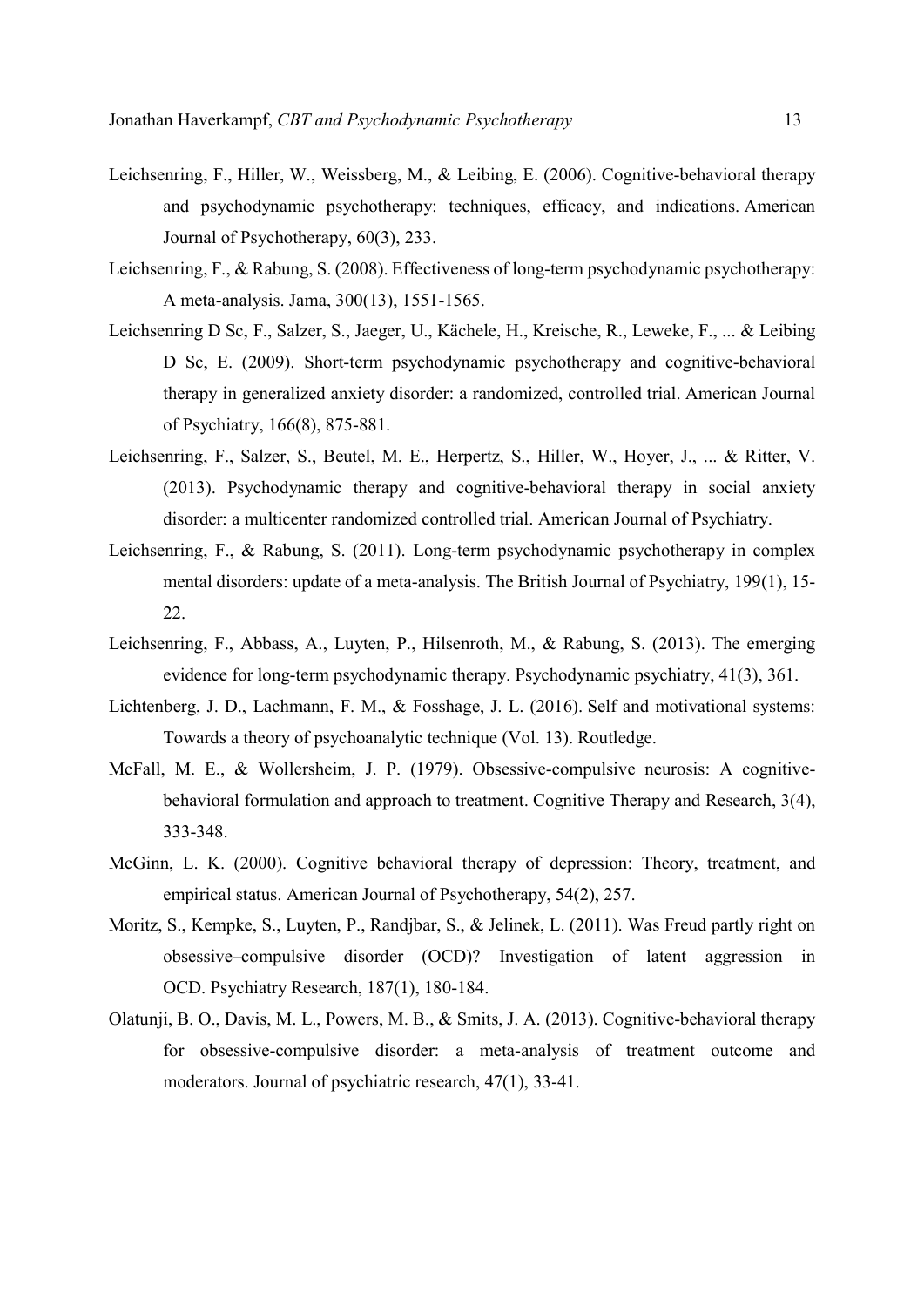- Peled, A. (2008). Neuroanalysis: Bridging the gap between neuroscience, psychoanalysis and psychiatry. Routledge.
- Rachman, S. J., & Hodgson, R. J. (1980). Obsessions and compulsions. Prentice Hall.
- Rachman, S. (1997). A cognitive theory of obsessions. Behaviour research and therapy, 35(9), 793-802.
- Roshanaei‐Moghaddam, B., Pauly, M. C., Atkins, D. C., Baldwin, S. A., Stein, M. B., & Roy‐ Byrne, P. (2011). Relative effects of CBT and pharmacotherapy in depression versus anxiety: is medication somewhat better for depression, and CBT somewhat better for anxiety?. Depression and anxiety, 28(7), 560-567.
- Salkovskis, P. M. (1985). Obsessional-compulsive problems: A cognitive-behavioural analysis. Behaviour research and therapy, 23(5), 571-583.
- Saxena, S., Maidment, K. M., Vapnik, T., Golden, G., Rishwain, T., Rosen, R. M., & Bystritsky, A. (2002). Obsessive-Compulsive Hoarding: Symptom Severity and Response to Multimodal Treatment [CME]. The Journal of clinical psychiatry, 63(1), 21-27.
- Shedler, J. (2012). The efficacy of psychodynamic psychotherapy. In Psychodynamic Psychotherapy Research (pp. 9-25). Humana Press.
- Stewart, R. E., & Chambless, D. L. (2009). Cognitive–behavioral therapy for adult anxiety disorders in clinical practice: A meta-analysis of effectiveness studies. Journal of consulting and clinical psychology, 77(4), 595.
- Stiles, W. B., Barkham, M., Mellor-Clark, J., & Connell, J. (2008). Effectiveness of cognitivebehavioural, person-centred, and psychodynamic therapies in UK primary-care routine practice: replication in a larger sample. Psychological medicine, 38(05), 677-688.
- Stern, D. N. (2009). The first relationship: Infant and mother. Harvard University Press.
- Taylor, S., & Jang, K. L. (2011). Biopsychosocial etiology of obsessions and compulsions: An integrated behavioral–genetic and cognitive–behavioral analysis. Journal of Abnormal Psychology, 120(1), 174.
- Teasdale, J. D., Segal, Z. V., Williams, J. M. G., Ridgeway, V. A., Soulsby, J. M., & Lau, M. A. (2000). Prevention of relapse/recurrence in major depression by mindfulness-based cognitive therapy. Journal of consulting and clinical psychology, 68(4), 615.
- Teasdale, J. D. (1999). Emotional processing, three modes of mind and the prevention of relapse in depression. Behaviour research and therapy, 37, S53-S77.